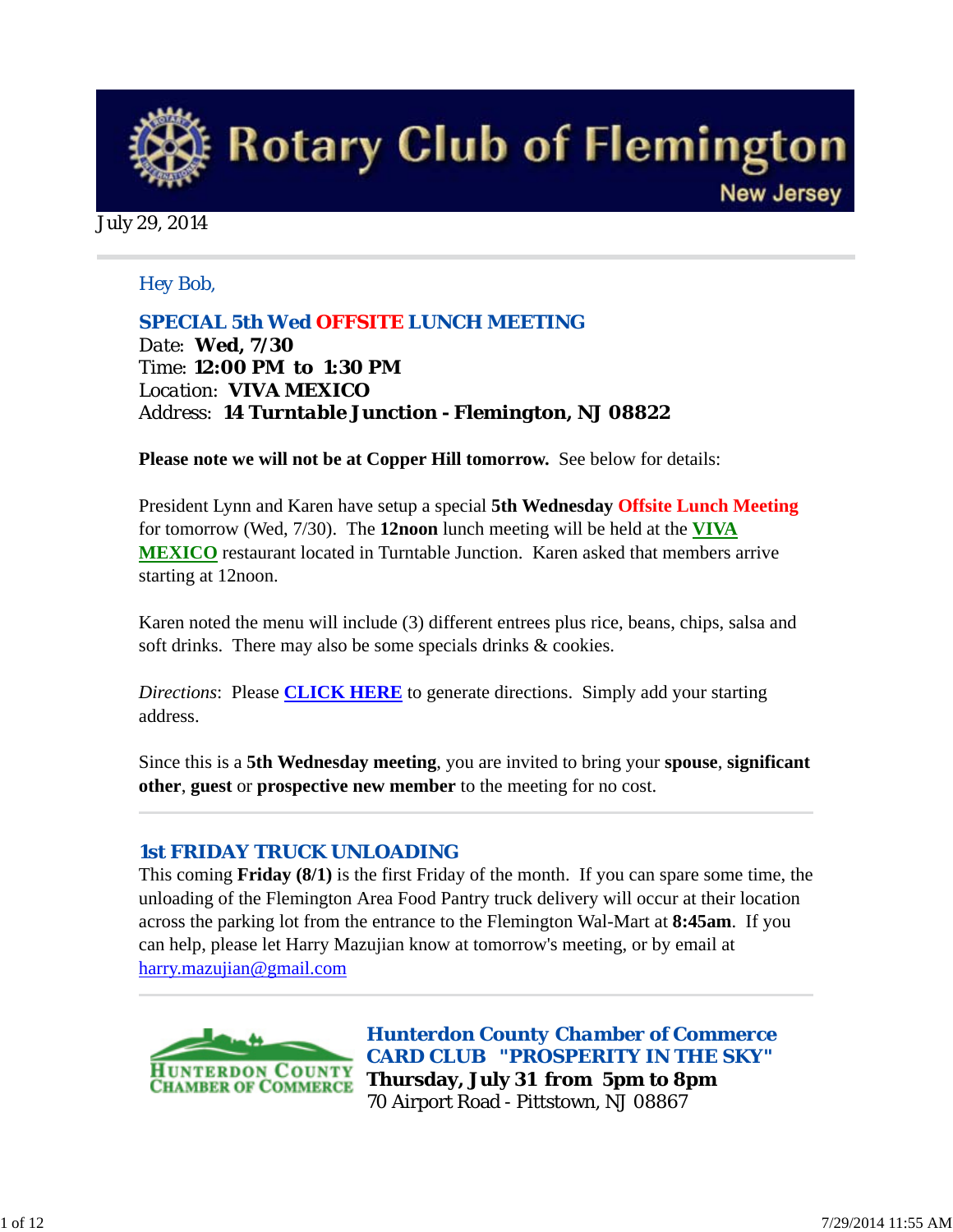President Lynn is looking for two (2) volunteers to help with a Flemington Rotary table at this Card Club event. **Click Here** to generate an email to Lynn if you can help. See below the event details.

The Young Professionals of Hunterdon County, along with the Hunterdon County Chamber of Commerce, are proud to host this year's Prosperity event, "Prosperity in the Sky" on Thursday, July 31st from 5:00 - 8:00 pm at Skydive Jersey's Hanger at Alexandria Field Airport, located at 70 Airport Road in Pittstown (raindate is Thursday, August 7th). This unique networking event will have Skydiving, Tour of Hunterdon Airplane Rides, a BBQ and more!

Prosperity in the Sky is the Chamber's July Card Club and provides a unique opportunity for a limited number of Sponsorships and Tabletop Displays. This is a great opportunity to showcase your organization, especially if you are unable host your own Card Club at your place of business. Tabletops are available to members for \$75.

Interested in Skydiving and Airplane Rides? Reservations must be made IN ADVANCE and by calling Skydive Jersey: 866-669-3020. When calling to reserve, make sure to mention the Hunterdon County Chamber of Commerce Prosperity event for a discount. There are only 25 slots available for both skydiving and airplane rides. Those attendees booking a Sky Dive Package or Airplane Ride may NOT consume any alcoholic beverages until after their jump or flight. Skydive Jersey and Alexandria Field have the right to revoke attendees package if participant is under the influence.

This event is complimentary for Chamber Members who pre-register by July 25th. After July 25th, there will be a \$25 fee.

Non-members: \$25. Walk-ins: \$25.



*FELLOWSHIP PIZZA NIGHT*

**at Gwen & Jim Williams Home Tuesday, August 12** Start Time: **6:00pm** Pizza Dinner: **7:00pm** 362 Three Bridges Road - Hillsborough, NJ 08844

Gwen & Jim Williams have kindly opened their home for a

Pizza night for all to enjoy! They will be getting pizza from Alfonso's on Route 202 in Flemington. We hope you can make it.

Please **RSVP** to the Evite invitation by **Friday, August 8th** at the latest.



*FLEMINGTON CLASSIC CAR SHOW TROPHY Sponsored by the*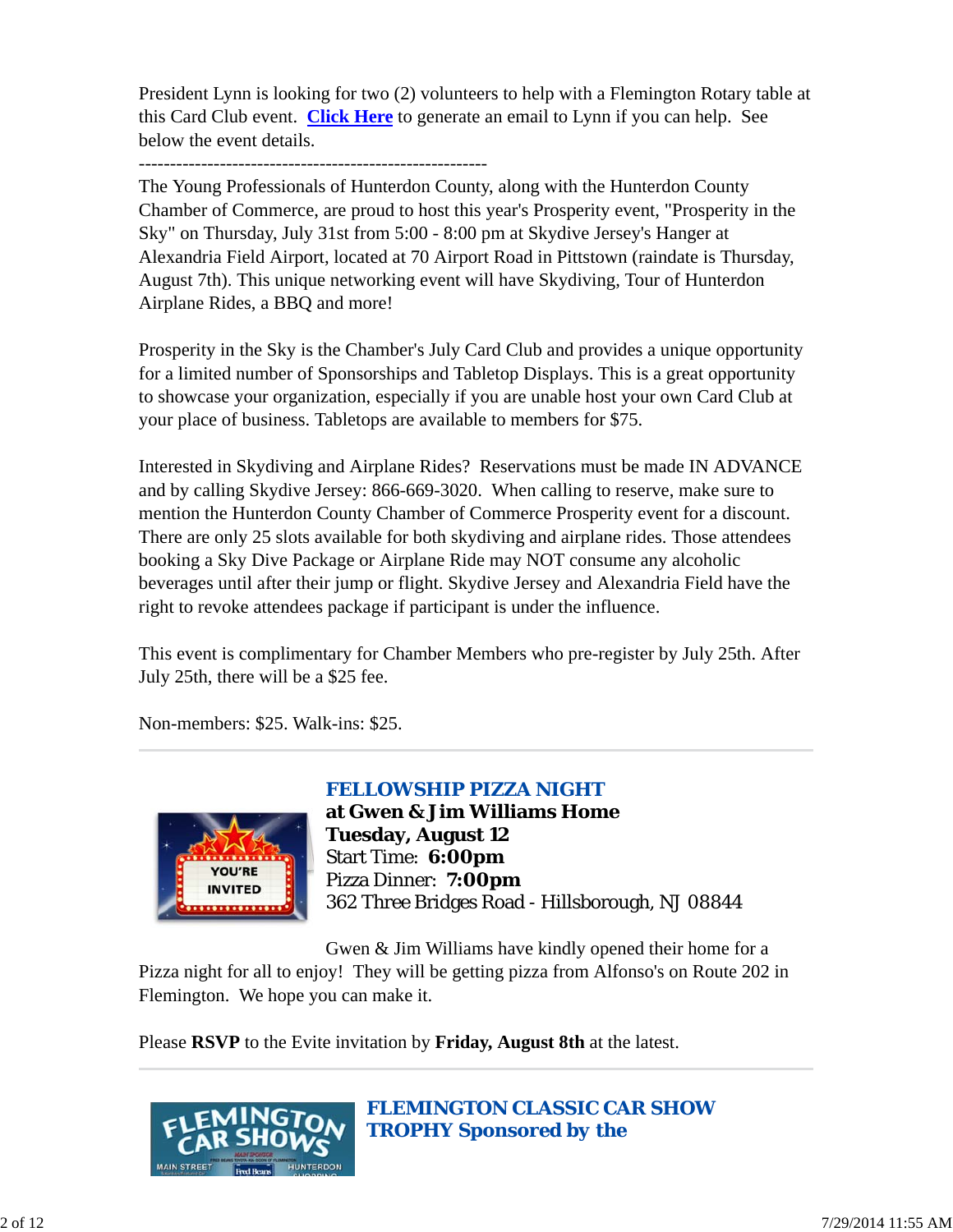

# *Rotary Club of Flemington* **Saturday, September 6, 2014 5:30 to 8:30 pm** Historic Main Street - Downtown Flemington, NJ

The Rotary Club of Flemington will be sponsoring the Trophy for the Flemington Classic Car Show on Saturday, September 6th. **Military & First Responders** are the featured vehicle of this show.

As a benefit of being a trophy sponsor, Flemington Rotary is able to have a table at the event to help promote and

display the good work we do. If you are able to attend and help out at the table, please **CLICK HERE** to generate an email to Lynn Hyman and let her know you are able to lend a hand!



# *DISTRICT 7510 COUNTY MEETING*

**Tuesday, September 23 6:00 pm Copper Hill Country Club**

The first County meeting for Hunterdon Clubs will be held on Tues, 9/23 at Copper Hill Country Club. Details will follow once they are available.

# *CONGRATULATIONS TO OUR (2) NEWEST MEMBERS*!

# *New Member - JOHN ERSKINE*

John was proposed by Harrie Copeland. He will have the classification of "**Youth Development**". John is the Senior District Executive for the Boy Scouts of America, Bucks County Council located in Doylestown, PA. John is an Eagle Scout and has also earned his Wood Badge. He resides here in NJ.

# *New Member - CHRIS STEFFNER*

Chris, as she prefers to be called, was proposed by Jim Davidson. She will have the classification of "**Education**". She is the Superintendent of Hunterdon Central Regional High School here in Flemington. She resides in Bridgewater, NJ. Her hobbies include skiing and reading.



Hello Fellow Rotarians,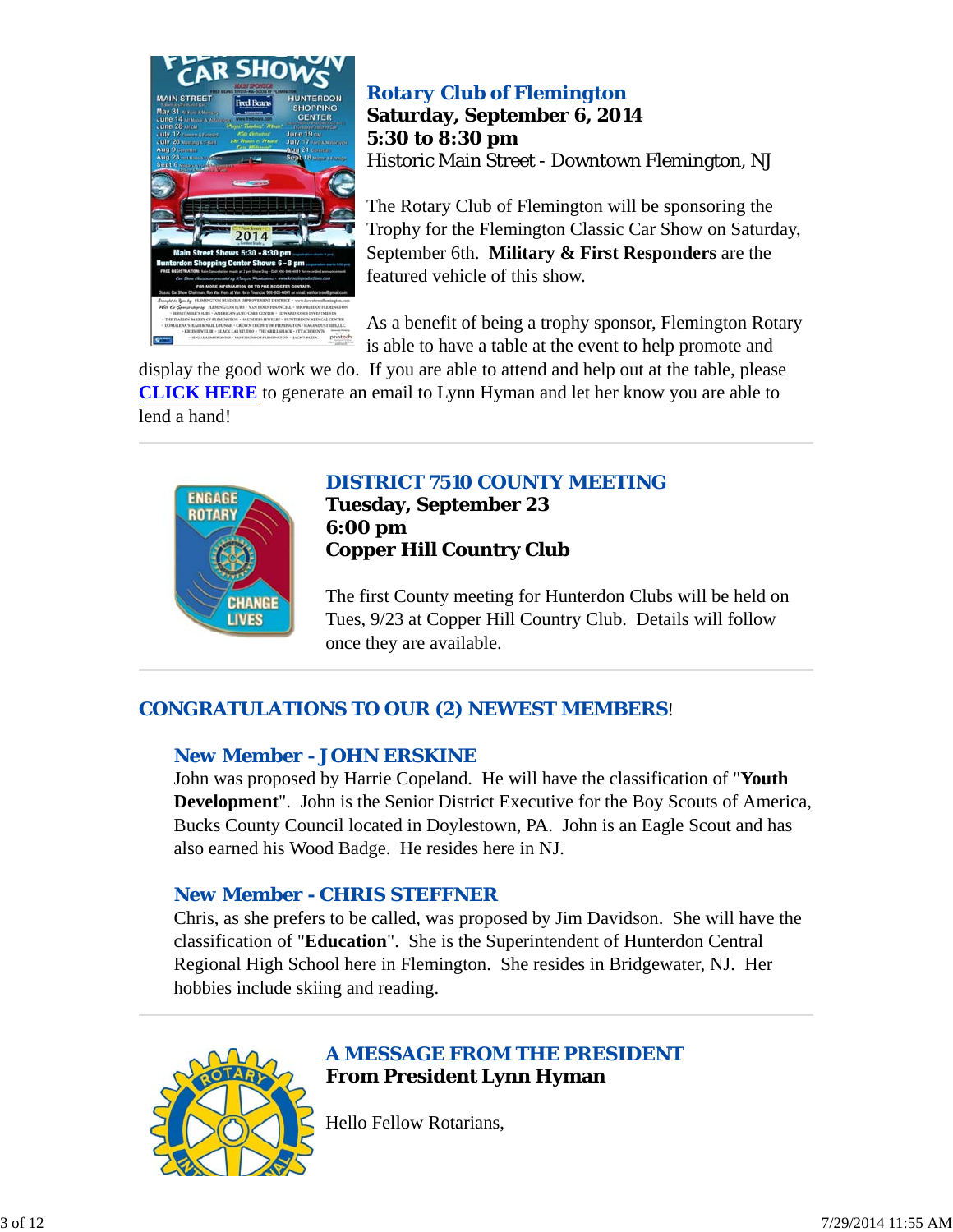

Another year has come and gone. We are now embarking on another new Rotary year! I have two (2) club causes for the

year. The first is to constantly work throughout the year with the membership committee and try to bring in new members. The second is to work with the donations committee to reorganize the donations process. I will try to keep you all informed with the progress of the two committees.

Karen Widico will be our Sergeant-at-Arms for the 2014-2015 Rotary year. Karen & I are hoping to make each and every meeting a fun meeting. It is my hope that more club members decide to joint us at Wednesday meetings when word gets out about how much fun we are having.

The board will be meeting once again on the first Thursday of the month. All members are welcome to attend any board meeting. I will also try to keep you all informed about what is going with the board.

Let's make this Rotary year a fun and exciting year!!!

Lynn Hyman - President Rotary Club of Flemington

# *DONATIONS COMMITTEE MEETING NOTES*

# **From the Meeting held on Wed, 7/2 at 1:30pm**

President Lynn wanted everyone to be included on the meeting notes from the recent Donations Committee meeting:

------------------------------------------ *Donations Committee Reorganization Meeting (Wed, 7/2 at 1:30pm) Attending*: President Lynn Hyman, Chairman Terry Ownes. *Members*: Bob Chittenden, Tom Fisher, Harry Mazujian, Bob Newland, John Zullo

Discussion Points.

Chairman Terry O. explained to the committee members in attendance that the source of funds available for donations has shrunk over the past several years. In review, the RCOF currently has three events that are held each year, Pancake Day in October, Soup Cook-Off in February and the Dog Walk in June. Pancake Day usually generates income of \$ 7500 - \$ 9000 which is sufficient to cover the historical cost of the scholarships that are awarded in June. The Soup Cook-Off, although immensely successful generates no available funds for discretionary donations since all income is divided among the area Food Pantries. The Dog Walk this past year generated approx. \$ 7500 in total income which the club shares 75%-25% with Animal Alliance. The net income this past year was \$5100.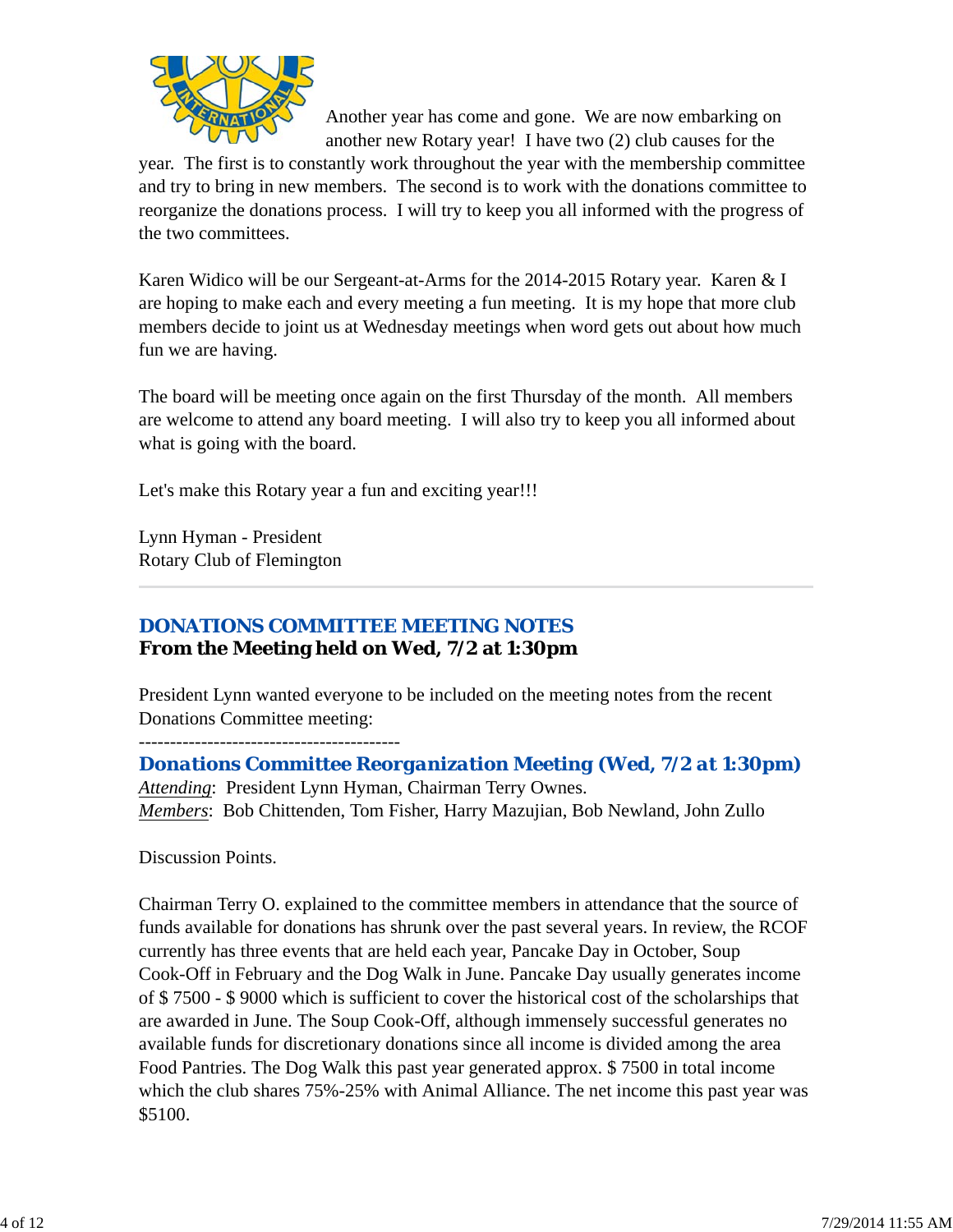The committee recognizes that we as a club must exercise better judgment and control over these funds. Chairman Terry suggested that the Donations Committee become the umbrella committee over all charitable monies that are raised by our club. This will include but not be limited to oversight as it pertains to Scholarships, Tree Lighting, Holiday Presents, SAC and any other program/organization that may benefit from these funds. This was well received by the members in attendance and is in line with President's Lynn agenda.

Terry O. suggested that since that there were no approved donations through the committee in fiscal year 2013-2014 that all surplus monies from Pancake Day (minus scholarships) and income from the Dog Walk be rolled into the donations budget for fiscal year 2014-2015. It was also suggested that 1/3 of the surplus that the RCOF has been carrying forward for years also be designated as part of the donations budget for fiscal 2014-2015. The exact total of available funds is yet to be determined. This will be the proposed policy going forward in the establishment of the "Donations" budget. This was well received by the members in attendance. This change in procedure will establish a good number going forward and will allow us to react in a more timely fashion.

Foundation support will continue to fall under administration since these ventures are generally funded by EREY and lunch fund surpluses as it pertains to Eat, Drink & Share.

The next topic of discussion was regarding the RCOF's tax exempt status. We are indeed a tax exempt charitable organization but we are not a 501(C)3. There are numerous benefits for the RCOF to achieve 501(C)3 status.

## **Advantages**

**Tax exemption/deduction**: Organizations that qualify as public charities under Internal Revenue Code 501(c)(3) are eligible for federal exemption from payment of corporate income tax. Once exempt from this tax, the nonprofit will usually be exempt from similar state and local taxes. If an organization has obtained  $501(c)(3)$  tax exempt status, an individual's or company's charitable contributions to this entity are tax-deductible.

**Eligibility for public and private grants**: Nonprofit organizations are allowed to solicit charitable donations from the public. Many foundations and government agencies limit their grants to public charities.

There is a geed deal of work in the setup of the organization but the committee truly believes the advantages will outweigh the effort put forth.

The final topic of discussion was regarding the process through which an organization may solicit funds from the RCOF. A draft cover page was presented as was a brief one page questionnaire. The initial concern was that the draft stated the soliciting organization must be a  $501(C)3$  whereas we are not a  $501(C)3$ . A discussion ensued as to whether the RCOF should be donating our monies to another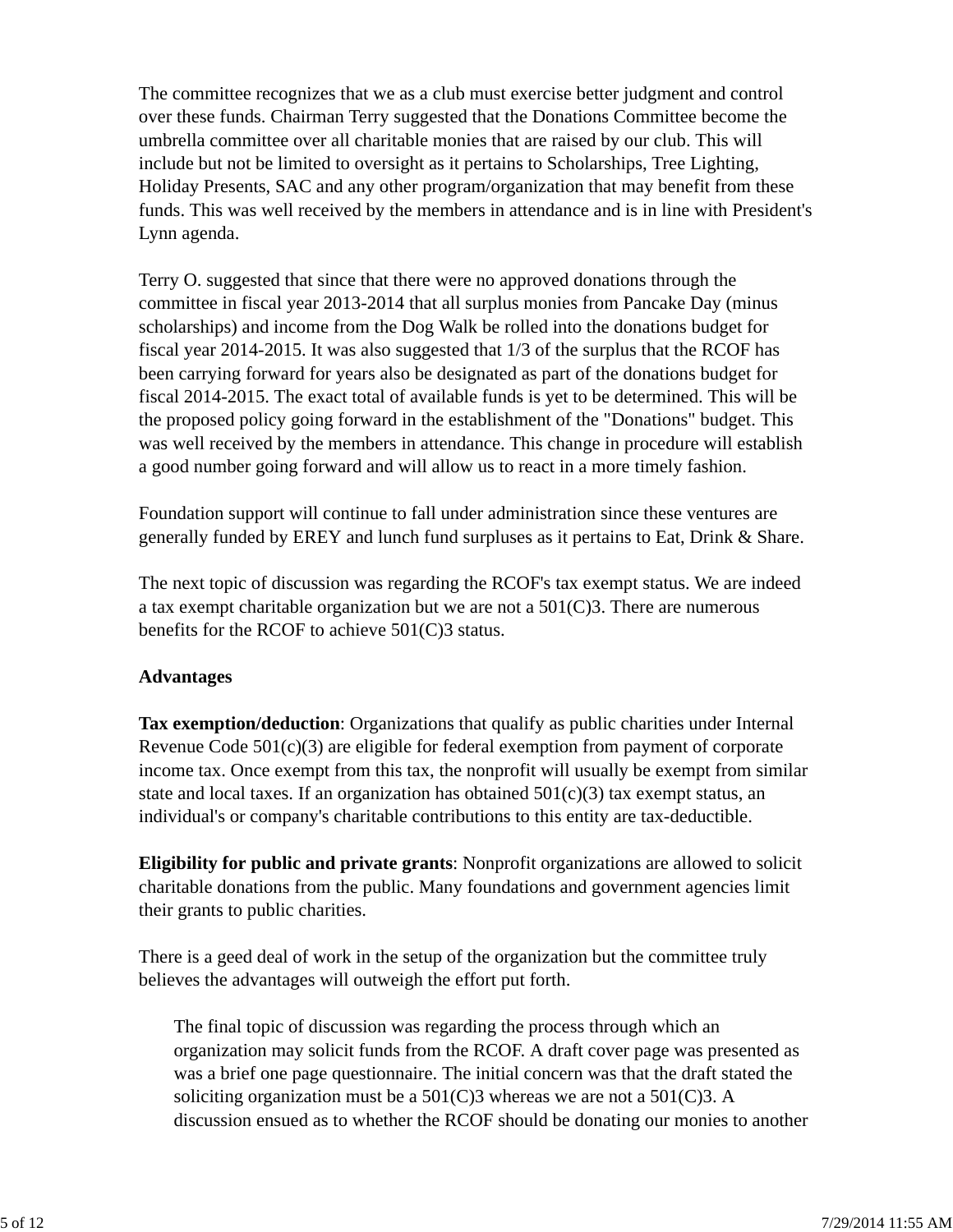non-profit? A statement was made by John Z. that in years past it became difficult to find individual needs so the committee found it easier to give to a list of other organizations. President Lynn mentioned her desire to return focus to hands on projects such as helping repair the Flemington Park Gazebo.

The final sum up was as follows:

In order to establish a budget for fiscal 2014-2015 we will wait until Bob Newland has completed the books for fiscal 2013-2014. Some expenses may need to be reclassed as Bob had mentioned writing checks and classing them as donations when in fact the committee had not approved same.

President Lynn will be in contact with the chairs of the sub-committees and advise them of the change in oversight and budgeting process.

Terry O. will begin to explore the process of forming a  $501(C)3$ . Harry M. will assist since he had recently been involved in the formation of same.

We will review and adapt as needed the on-line form for solicitation. The donation committee will meet as a group for comments and input prior to going live.



As you know, the Rotary Club of Flemington is a member of the H.C. Chamber of Commerce. This enables all Rotarians the ability to attend a Chamber function as a "member". If someone asks you what your business is, you would explain that you are a member representing the Rotary Club of Flemington. **Click Here** to visit the Chamber website for a listing of upcoming events.

# *Hunterdon Chamber Internet Radio "THE ROTARY HOUR"* **Mondays from 11am to 12noon**

PDG Megan Jones-Holt is the host of "The Rotary Hour" on the Hunterdon Chamber Internet Radio station and is looking for guests to have on the show. If you are intersted, please get in touch with Megan at (908)894-4590 or **mjonesholt@gmail.com**. **Click Here** to listen to the Hunterdon Chamber Internet Radio station from your PC, smart phone, mobile device, etc.



## *FLEMINGTON BUSINESS IMPROVEMENT DISTRICT* www.downtownflemington.com

If you would like to learn more about events and activities going on around Flemington, please **CLICK HERE** to visit the Flemington Business Improvement District (BID)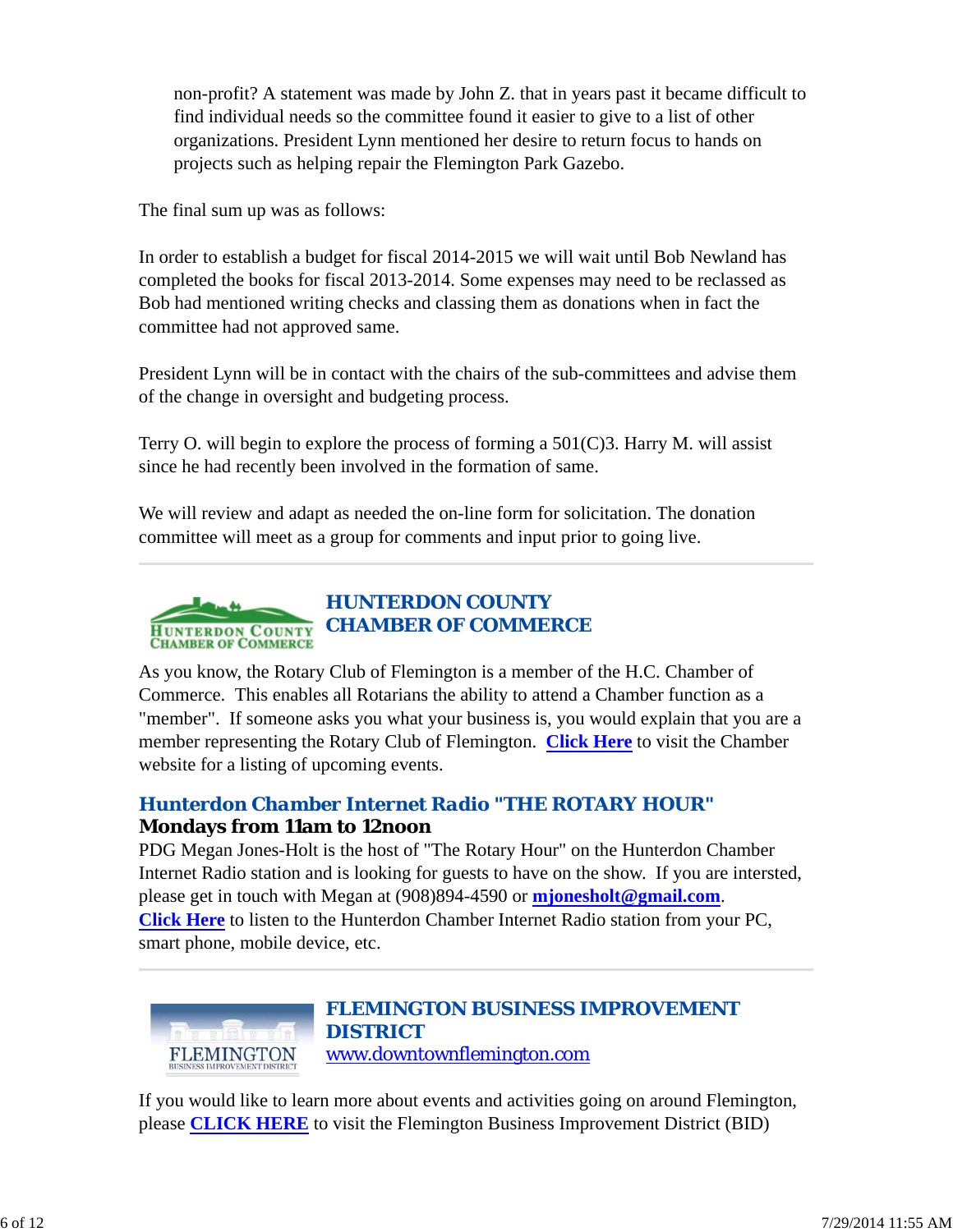website.

#### *ROTARY DISTRICT 7510 NEWS*

**Click Here** to read the current news from our Rotary District 7510.

## *SPEAKERS & PROGRAMS BEING SOUGHT*

We are always seeking new or creative ideas for upcoming meeting programs and speakers. If you have any leads, please pass them onto Mick Schaible. **Click here** to generate an email directly to Mick.

## *UPCOMING DATES TO NOTE*

#### **Summary of Upcoming Club Meeting Programs**:

Wed,  $7/30$ : **5th Wednesday Meeting**: Special Offsite Event to be announced.

Wed, 8/06: Ed Turenne, who is Polytech's Hunterdon and Somerset County Apprenticeship Coordinator. He will be presenting information about Polytech's apprenticeships and their apprenticeship grant. Wed, 8/13: TBA Wed, 8/20: Tom Lillis: First Tee, which promotes character development, life skills and golf skills across the US for kids from K to 5th grade.

Wed, 8/27: TBA

Wed, 9/03: TBA Wed, 9/10: TBA Wed, 9/17: TBA Wed, 9/24: **District Governor Mel Kevoe Official Visit**.

Wed, 10/01: TBA Wed, 10/08: TBA Wed, 10/15: TBA Wed,  $10/22$ : Nancy McWilliams: Her recent trip to Iran. Wed, 10/29: **5th Wednesday Meeting**: Special Offsite Event to be announced.

Next RCOF Board Meeting: Thursday, 8/7/2014 at 6pm (usually the 1<sup>st</sup> Thursday). Next Membership Meeting: Wed, 8/13/2014 at 1:30 PM (usually the 2<sup>nd</sup> Wednesday).

## **Upcoming RCOF Club Events, Fundraisers, Fellowship Events, Etc**.:

Sat, TBA: 40th Annual Pancake Day & Bake Sale Fundraiser Fri, TBA: Christmas Tree Lighting Ceremony (Main Street, Flemington)

**Rotary District 7510 Events & Functions:** TBA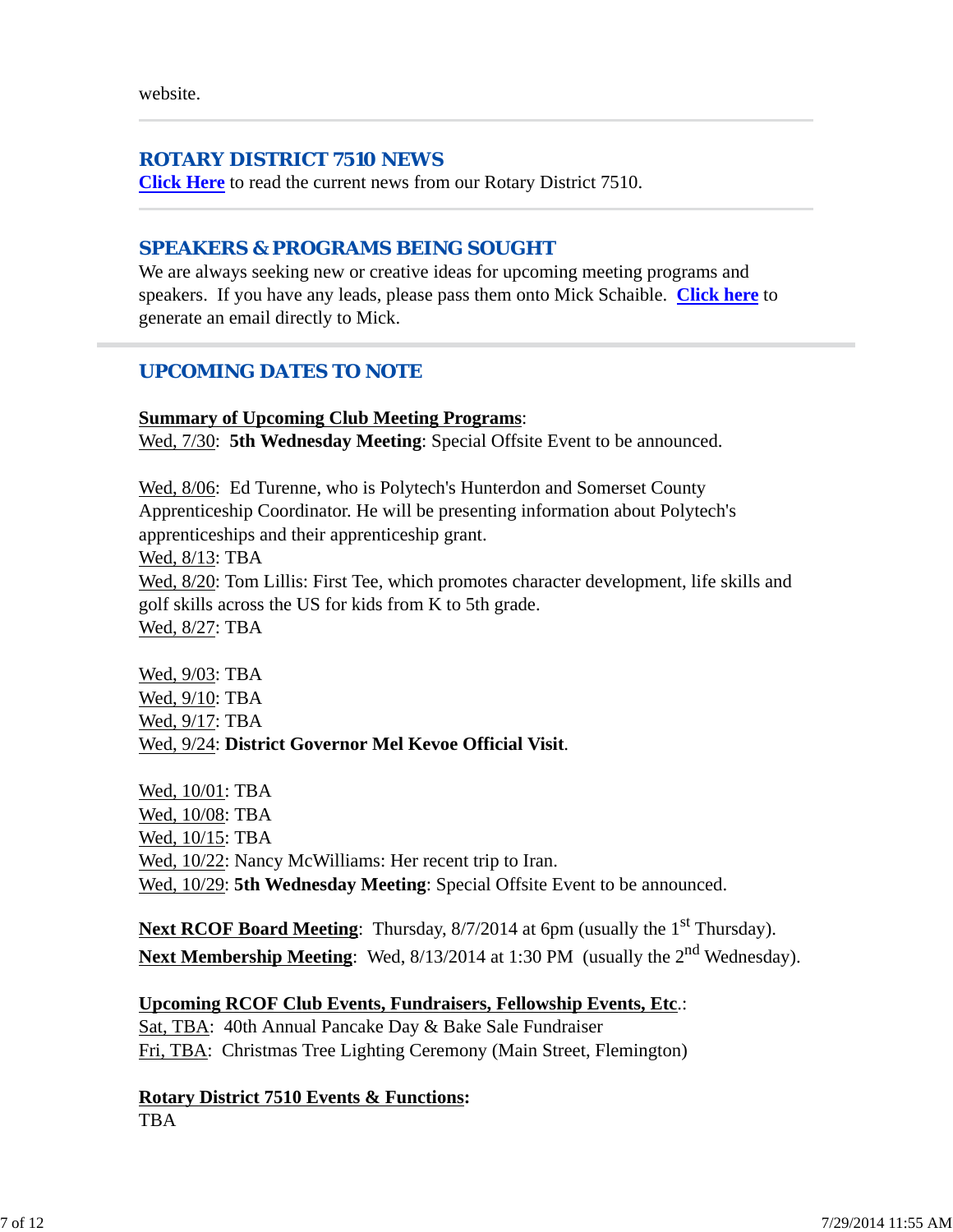## *COMMITTEE LIST:*

**Click Here** to download the listing of all current Club Committee's and its members.

## *"MEMBERS ONLY" WEBSITE:* **Click Here for the Members Only section of the website to find:**

- 1) The "Membership Proposal Form" to propose a new member.
- 2) New Member Information.
- 3) An Online Copy of the Club Membership Directory.
- 4) A Link to All Photos Albums of the Club.

#### *ROTARY WEBSITE LINKS:*

Rotary International: **www.Rotary.org** Rotary District 7510: **www.RotaryNJ.org**

#### *NEARBY ROTARY CLUB MEETINGS:*

As A Rotarian, you are Welcome to attend a Rotary Club meeting anywhere in the world. Click here for the Rotary Club Locator App. Or see below for some local meetings:

#### Mondays

**Lambertville/New Hope** (6:30 pm) - Lambertville Station Restaurant; 11 Bridge Street, Lambertville NJ 08530

**Piscataway** (12:15 pm) - Radisson Hotel; 21 Kingsbridge Road, Piscataway, NJ 08854

#### Tuesdays

**Whitehouse** (12:15 pm) - Max's 22; 456 Route 22 West, Whitehouse Station, NJ 08889 **Princeton** (12:15 pm) - The Nassau Club; 6 Mercer Street, Princeton, NJ 08540 **Bridgewater-Bound Brook** (12:15 pm) - Arbor Glenn; 100 Monroe St, Bridgewater 08807

#### Wednesdays

**Branchburg Township** (7:30 am): Stoney Brook Grille; 1285 Route 28, North Branch, NJ 08876

**Flemington** (12:15pm): Copper Hill Country Club; 100 Copper Hill Road, Ringoes, NJ 08851

**Hillsborough Township** (6:15 pm): Pheasant's Landing; 311 Amwell Road (Rt. 514), Hillsborough, NJ 08844

#### Thursdays

**Clinton Sunrise** (7:30 am): Clinton Fire Department; New Street, Clinton, NJ 08809 **Somerville/Bridgewater** (12:15 pm): Bridgewater Manor; 1251 US Highway 202/206, Bridgewater, NJ 08807

**Trenton** (12:15 pm): Freddie's Tavern; 12 Railroad Avenue, West Trenton, NJ 08628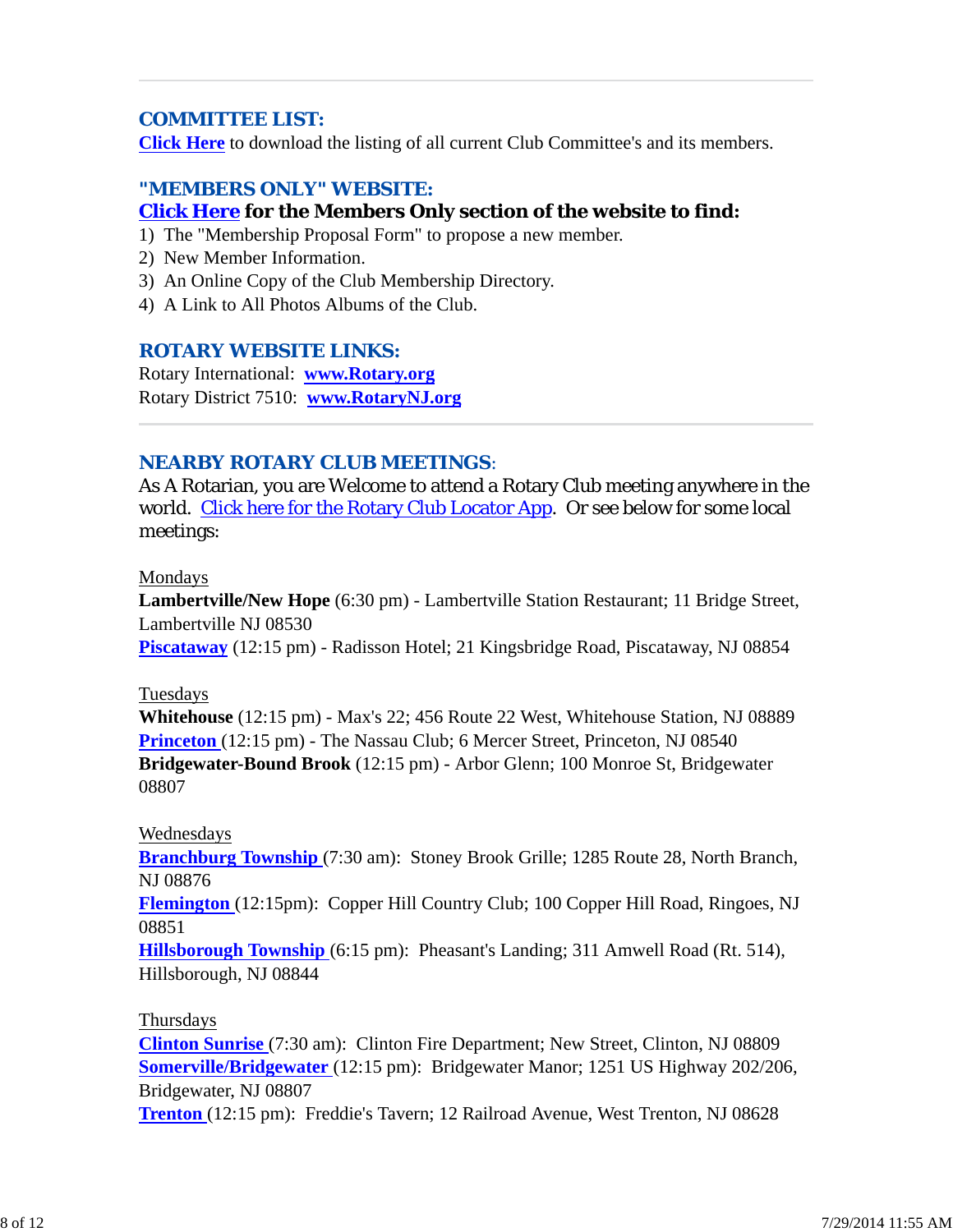Fridays **North Hunterdon** (12:15 pm): Beaver Brook County Club; 25 County Club Drive, Annandale, NJ 08801 **Princeton Corridor** (12:15pm): Hyatt Regency; 102 Carnegie Center, Rt. 1 North, Princeton, NJ 08540

#### eClub

**Rotary eClub of Hunterdon Horizon**: View website for meetings or online makeups.

# RI President's Call for Action in **2014-2015**: **"Light Up Rotary"**

# **Rotary Club of Flemington - Our 91st Year**

Founded October 3, 1923 \* Charter #1529 \* District 7510

| President                                                    | <b>Lynn Hyman</b>                           |  |  |
|--------------------------------------------------------------|---------------------------------------------|--|--|
| President-Elect                                              | <b>Mick Schaible</b>                        |  |  |
| Secretary                                                    | <b>Michele Kavanagh</b>                     |  |  |
| Treasurer, General                                           | <b>Bob Newland</b>                          |  |  |
| Treasurer, Lunch                                             | D.J. Wright                                 |  |  |
| Treasurer, Assistant Lunch                                   | <b>Harrie Copeland</b>                      |  |  |
| <b>Board Members</b>                                         | Ira Liebross (immediate past president)     |  |  |
|                                                              | <b>Nancy Kahl</b>                           |  |  |
|                                                              | <b>Ken Skowronek</b>                        |  |  |
|                                                              | <b>Joe Ziegler</b>                          |  |  |
| Sergeant-at-Arms                                             | <b>Karen Widico</b>                         |  |  |
| <b>RI</b> President                                          | Gary C.K. Huang (Taiwan)                    |  |  |
| District Governor (DG)                                       | Melvin I. Kevoe "Mel" (Springfield, NJ)     |  |  |
| District Governor Elect (DGE)                                | Hal Daume (Berkeley Heights, NJ)            |  |  |
| District Governor Nomimee (DGN)                              | <b>Charles Minton</b> (Union, NJ)           |  |  |
| <b>Assistant District Governor (ADG)</b>                     | <b>Mike Toscani</b> (Lambertville-New Hope) |  |  |
| Club Meetings: Wednesday, 12:15 pm, Copper Hill Country Club |                                             |  |  |

100 Copper Hill Road, Ringoes 08551



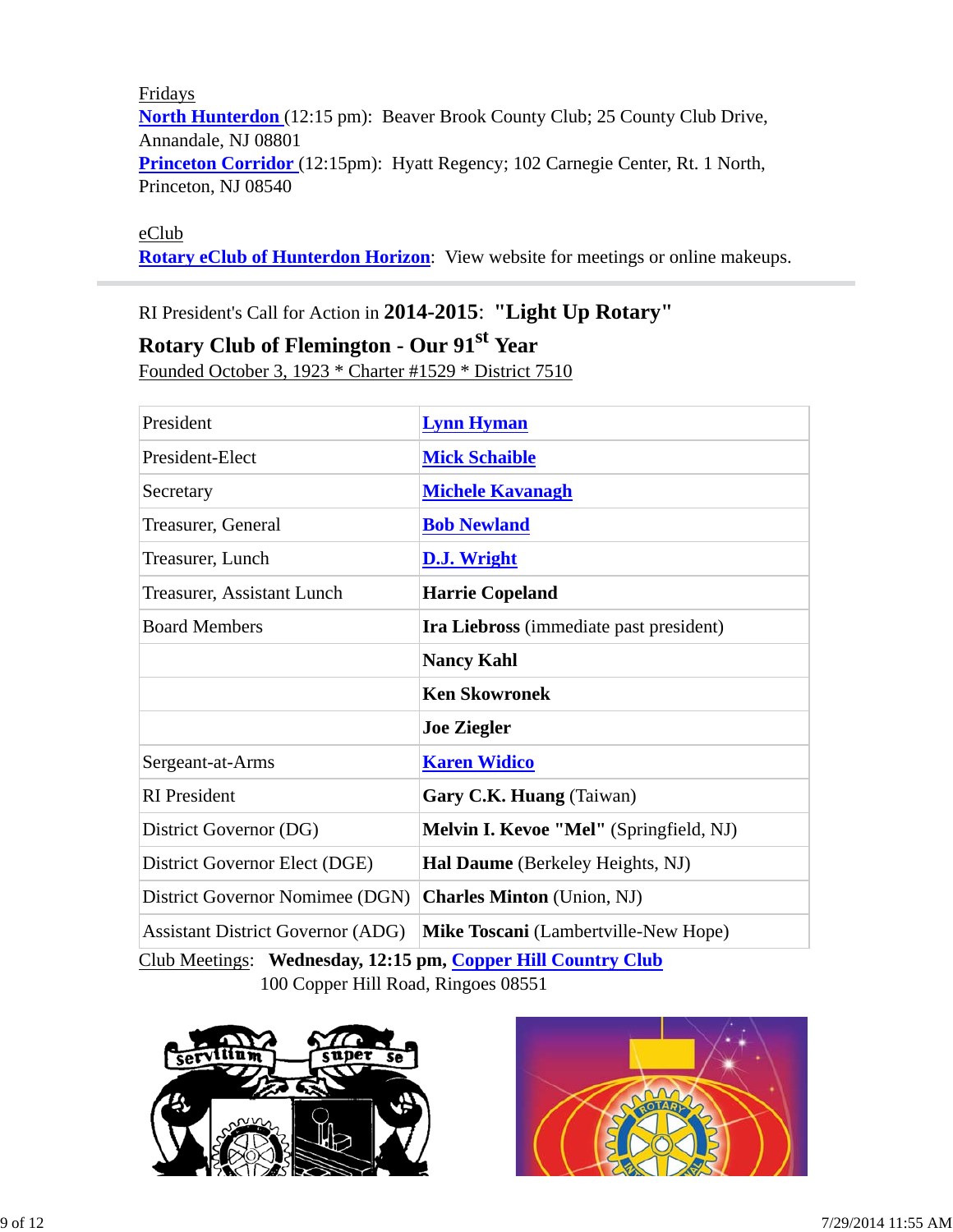

**MISSION STATEMENT:** The mission of Rotary International is to assist and guide Rotarians and Rotary clubs to accomplish the Object of Rotary to ensure Rotary's continuing relevance and to help build a better world, emphasizing service activities by individuals and groups that enhance the quality of life and human dignity, encouraging high ethical standards, and creating greater understanding among all people to advance the search for peace in the world.

**THE OBJECT OF ROTARY:** The object of Rotary is to encourage and foster the ideal of service as a basis of worthy enterprise and, in particular, to encourage and foster:

**1st**: The development of acquaintance as an opportunity for service;

**2nd**: High ethical standards in business and professions, the recognition of the worthiness of all useful occupations, and the dignifying of each Rotarian's occupation as an opportunity to serve society;

**3<sup>rd</sup>**: The application of the ideal of service in each Rotarian's personal, business and community life;

**4th**: The advancement of international understanding, goodwill, and peace through a world fellowship of business and professional persons united in the ideal of service.

**THE 4-WAY TEST:** "Of the things we think, say or do:

- **1st**: Is it the Truth?
- 2<sup>nd</sup>: Is it Fair to all concerned?
- **3<sup>rd</sup>:** Will it build goodwill and better friendships?
- **4th**: Will it be beneficial to all concerned?"

# *ROTARY's AVENUE'S OF SERVICE*:

**1)** Through **Club Service**, we have fun, build lasting friendships, and make sure that our club runs well.

**2)** Through **Vocational Service**, we volunteer our professional skills to serve others and promote integrity in everything we do.

**3)** Through **Community Service**, we address local needs and work with our community to bring lasting improvements.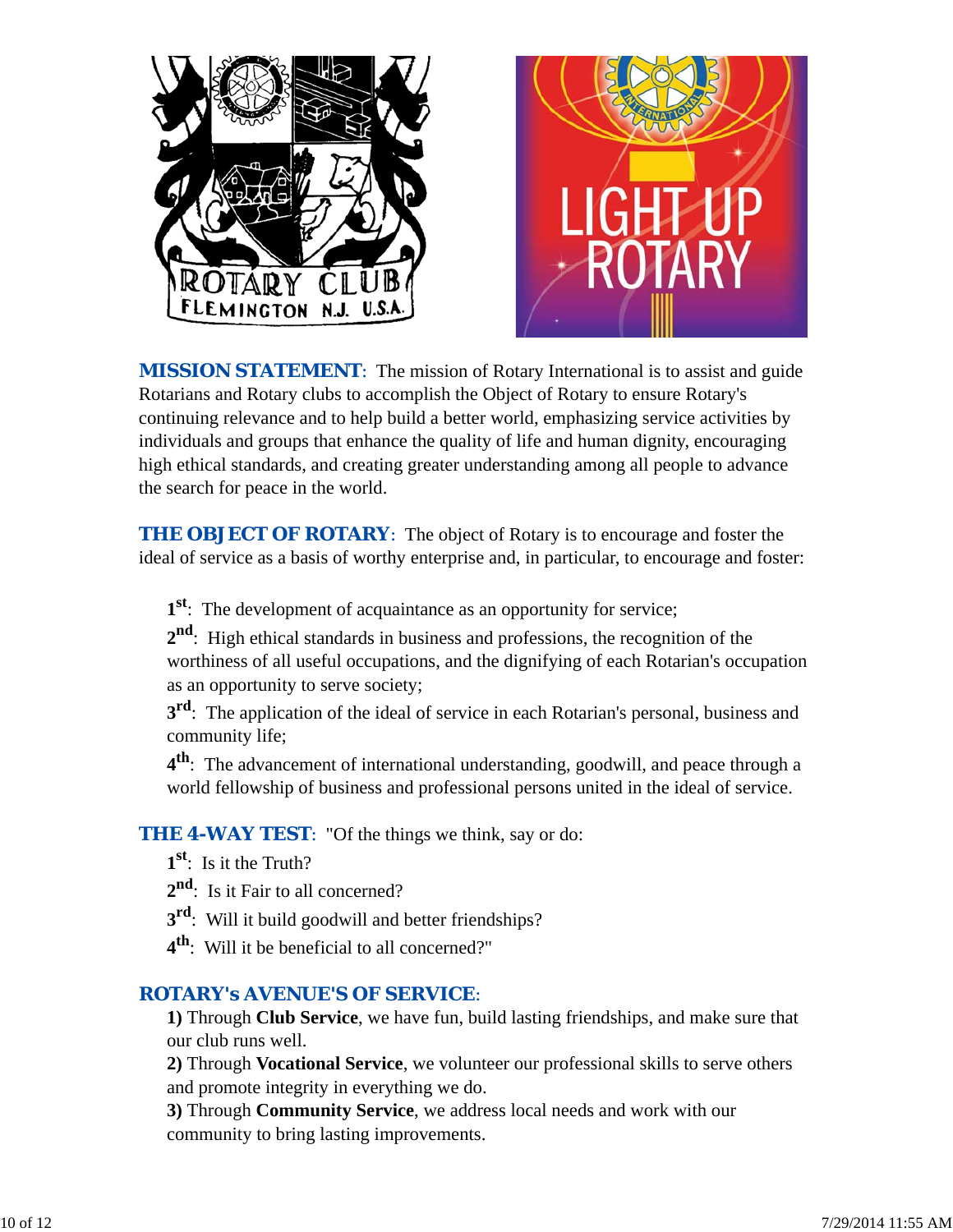**4)** Through **International Service**, we meet humanitarian needs around the globe and promote world understanding and peace.

**5)** Through **Youth Service**, we work with young people to help them become the next generation of leaders, visionaries, and peacemakers.

# **2014-2015 CLUB MEMBER ROSTER Rotary Club of Flemington, NJ**

Current Number of Members: 46

| Rotarian                          | <b>Member Since</b> | <b>Classification</b>           |
|-----------------------------------|---------------------|---------------------------------|
| Black, Bruce B.                   | 2007                | <b>Health and Fitness</b>       |
| Bohler, Herbert C. (Herb)         | 1977                | <b>Specialty Advertising</b>    |
| Chittenden, Robert L. (Bob)       | 2003                | M.E.F.P. Consulting Engineering |
| Clark, Arthur L. (Sandy)          | 1987                | Printing                        |
| Copeland, Harrie E. III           | 1976                | Auctioneering/Banking           |
| Davidson, James G. (Jim)          | 2002                | <b>Rubber Products</b>          |
| <b>Erskine, John</b>              | 2014                | <b>Youth Development</b>        |
| Ferrari, Frederick J. (Fred)      | 1964                | Orthodontia                     |
| Fisher, Charles H. (Charlie)      | 1961                | <b>Funeral Services</b>         |
| Fisher, Thomas H. (Tom)           | 2012                | Property & Casualty Insurance   |
| Harrison, Jeffrey (Jeff)          | 1996                | Psychotherapy                   |
| Hennessy, Jr., Richard (Rich)     | 2010                | <b>Financial Advisor</b>        |
| Hyman, Lynn                       | 2010                | <b>Retail Banking</b>           |
| Kahl, Nancy                       | 2012                | Massage Therapy                 |
| Kamnitsis, Christopher P. (Chris) | 2001                | <b>Financial Planning</b>       |
| Kavanagh, Michele                 | 2013                | <b>Community Banking</b>        |
| Liebross, Ira                     | 1997                | <b>Family Medicine</b>          |
| Loew, Darren                      | 2002                | <b>Orthodontics</b>             |
| Martin, Teresa (Terry)            | 1993                | Solid Waste/Recycling           |
| Mazujian, Harry                   | 2004                | Clergy                          |
| McWilliams, Nancy                 | 1992                | Psychotherapy                   |
| Metz, Kim                         | 2007                | <b>Technical Education</b>      |
| Muller, George D.                 | 1964                | <b>Cut Glass Manufacturing</b>  |
| Nastasi, William (Bill)           | 1996                | <b>General Contracting</b>      |
| Newland, Robert D. (Bob)          | 1998                | Insurance                       |
| Ownes, Terry M.                   | 1987                | <b>Floor Covering</b>           |
| Phelan, Christopher J. (Chris)    | 2009                | <b>Chamber Of Commerce</b>      |
| Randolph, R. Wayne                | 1982                | <b>Veterinary Medicine</b>      |
| Reinbacher, Otto A.               | 1997                | Clergy                          |
| Rogow, Stephen S. (Steve)         | 1973                | Orthodontics                    |
| Schaible, R. Michael (Mick)       | 1998                | <b>Appraisal Services</b>       |